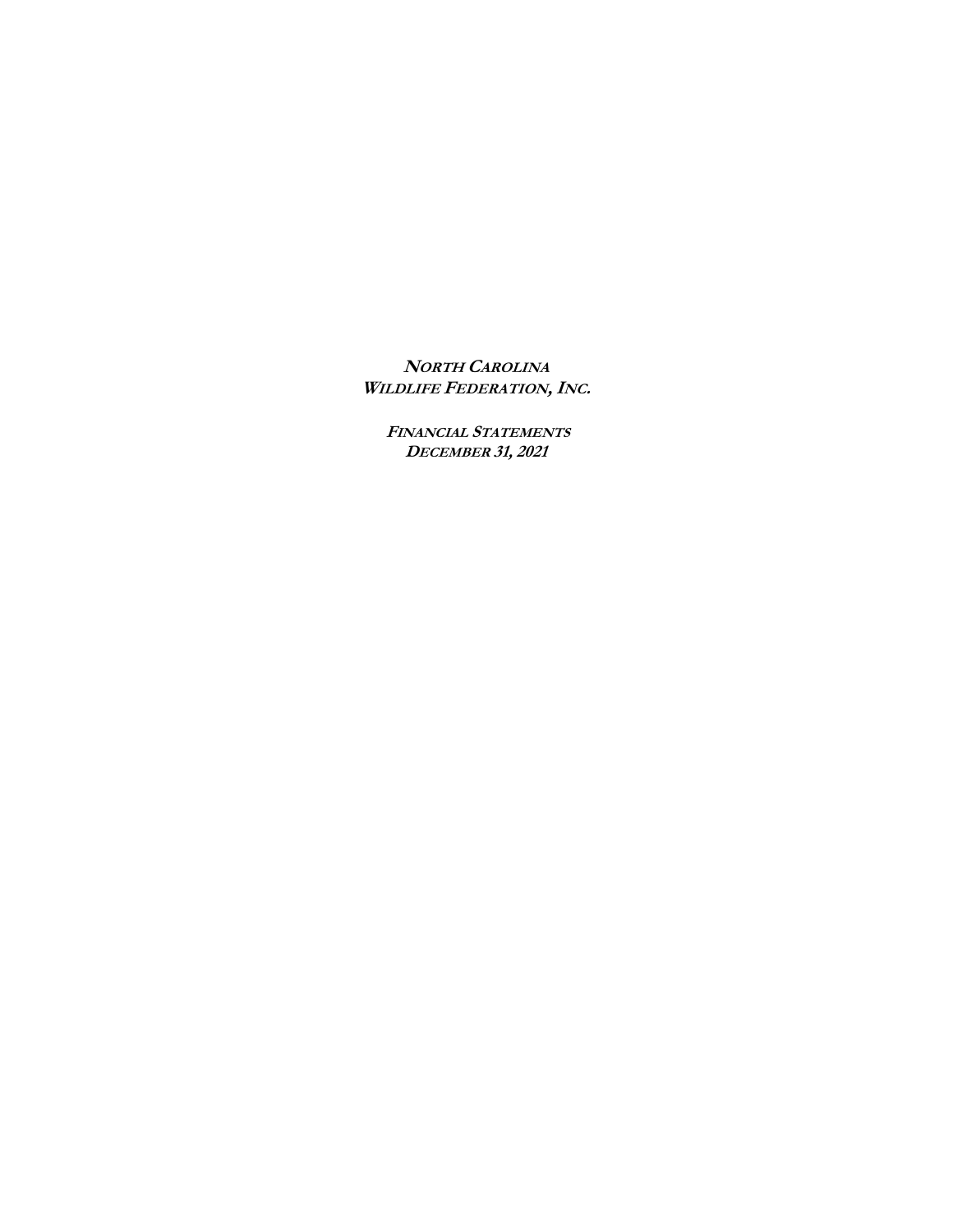# NORTH CAROLINA WILDLIFE FEDERATION, INC. **Table of Contents**

December 31, 2021

# Page

| <b>Audited Financial Statements:</b> |  |
|--------------------------------------|--|
|                                      |  |
|                                      |  |
|                                      |  |
|                                      |  |
|                                      |  |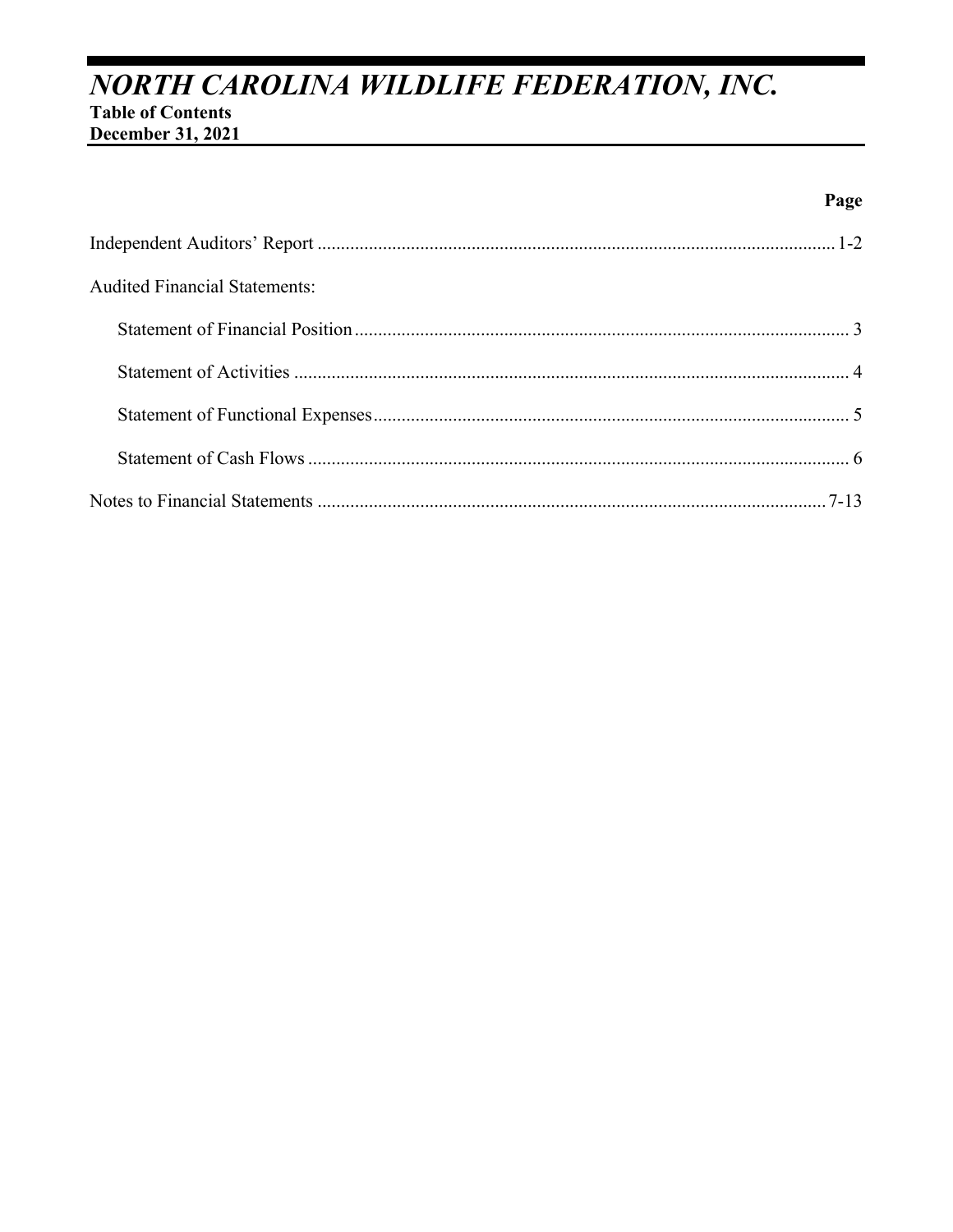*CERTIFIED PUBLIC ACCOUNTANTS 817 EAST MOREHEAD STREET SUITE 100 CHARLOTTE, NORTH CAROLINA 28202 TELEPHONE: 704-372-1515 WWW.CDFCO.COM*

#### **INDEPENDENT AUDITORS' REPORT**

To the Board of Directors of North Carolina Wildlife Federation, Inc. Charlotte, North Carolina

#### *Opinion*

We have audited the accompanying financial statements of North Carolina Wildlife Federation, Inc. (the "Federation" - a nonprofit organization), which comprises the statement of financial position as of December 31, 2021, and the related statements of activities and cash flows for the year then ended, and the related notes to the financial statements.

In our opinion, the financial statements referred to above present fairly, in all material respects, the financial position of North Carolina Wildlife Federation, Inc. as of December 31, 2021, and the changes in its net assets and its cash flows for the year then ended in accordance with accounting principles generally accepted in the United States of America.

#### *Basis of Opinion*

We conducted our audit in accordance with auditing standards generally accepted in the United States of America. Our responsibilities under those standards are further described in the Auditor's Responsibilities for the Audit of the Financial Statements section of our report. We are required to be independent of North Carolina Wildlife Federation, Inc. and to meet our other ethical responsibilities in accordance with the relevant ethical requirements relating to our audit. We believe that the audit evidence we have obtained is sufficient and appropriate to provide a basis for our audit opinion.

#### *Responsibilities of Management for the Financial Statements*

Management is responsible for the preparation and fair presentation of the financial statements in accordance with accounting principles generally accepted in the United States of America, and for the design, implementation, and maintenance of internal control relevant to the preparation and fair presentation of financial statements that are free from material misstatement, whether due to fraud or error.

In preparing the financial statements, management is required to evaluate whether there are conditions or events, considered in the aggregate, that raise substantial doubt about North Carolina Wildlife Federation, Inc.'s ability to continue as a going concern within one year after the date that the financial statements are available to be issued.

#### *Auditor's Responsibilities for the Audit of the Financial Statements*

Our objectives are to obtain reasonable assurance about whether the financial statements as a whole are free from material misstatement, whether due to fraud or error, and to issue an auditors' report that includes our opinion. Reasonable assurance is a high level of assurance but is not absolute assurance and therefore is not a guarantee that an audit conducted in accordance with generally accepted auditing standards will always detect a material misstatement when it exists. The risk of not detecting a material misstatement resulting from fraud is higher than for one resulting from error, as fraud may involve collusion, forgery, intentional omissions, misrepresentations, or the override of internal control.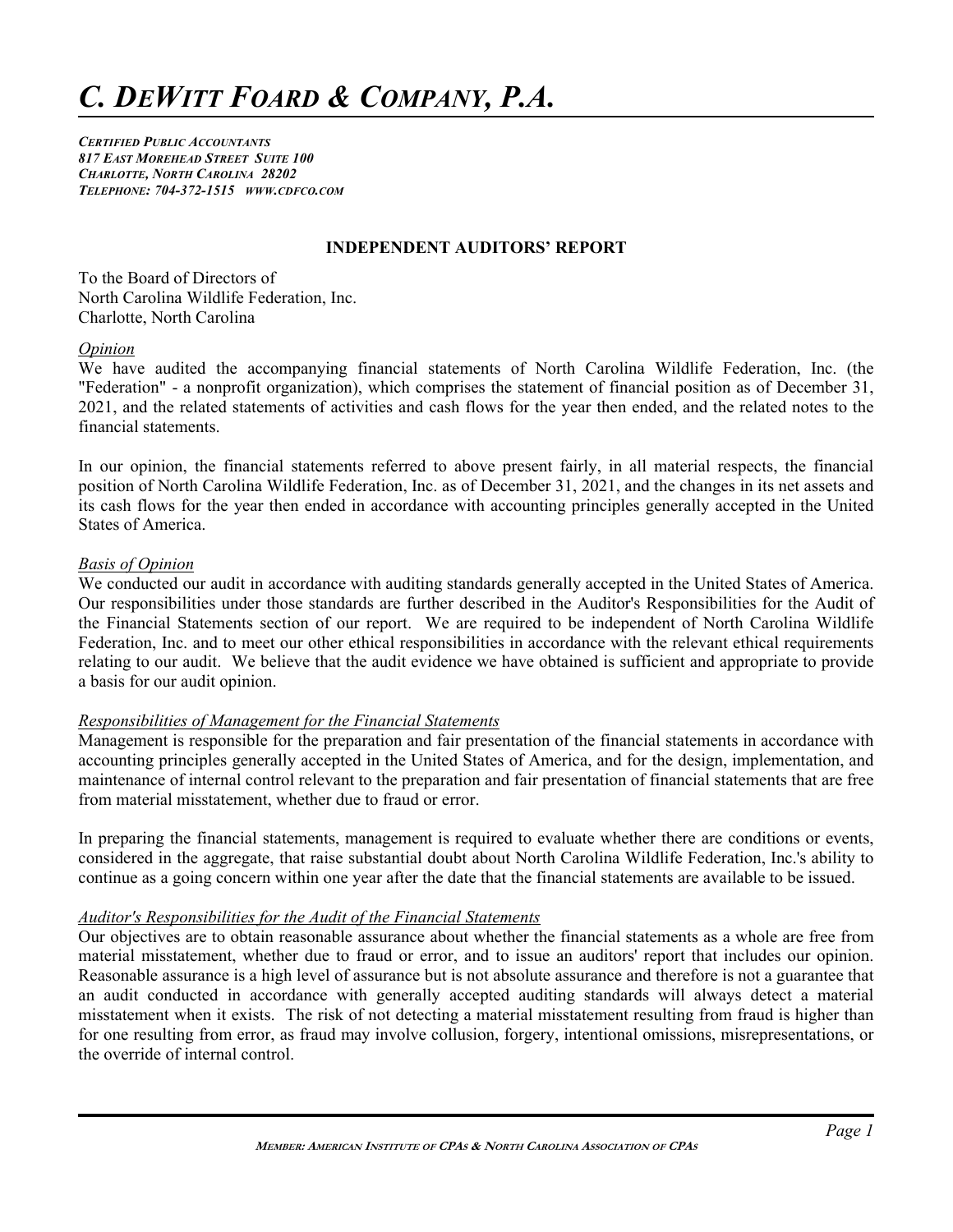North Carolina Wildlife Federation, Inc. Charlotte, North Carolina

Misstatements, including omissions, are considered material if there is a substantial likelihood that, individually or in the aggregate, they would influence the judgment made by a reasonable user based on the financial statements.

In performing an audit in accordance with generally accepted auditing standards, we:

- Exercise professional judgment and maintain professional skepticism throughout the audit.
- Identify and assess the risks of material misstatement of the financial statements, whether due to fraud or error, and design and perform audit procedures responsive to those risks. Such procedures include examining, on a test basis, evidence regarding the amounts and disclosures in the financial statements.
- Obtain an understanding of internal control relevant to the audit in order to design audit procedures that are appropriate in the circumstances, but not for the purposes of expressing an opinion on the effectiveness of North Carolina Wildlife Federation, Inc.'s internal control. Accordingly, no such opinion is expressed.
- Evaluate the appropriateness of accounting policies used and the reasonableness of significant accounting estimates made by management, as well as evaluate the overall presentation of the financial statements.
- Conclude whether, in our judgment, there are conditions or events, considered in the aggregate, that raise substantial doubt about North Carolina Wildlife Federation, Inc.'s ability to continue as a going concern for a reasonable period of time.

We are required to communicate with those charged with governance regarding, among other matters, the planned scope and timing of the audit, significant audit findings, and certain internal control related matters that we identified during the audit.

#### *Report on Summarized Comparative Information*

We have previously audited the Federation's 2020 financial statements, and we expressed an unmodified audit opinion on those audited financial statements in our report dated February 4, 2021. In our opinion, the summarized comparative information presented herein as of and for the year ended December 31, 2020, is consistent, in all material respects, with the audited financial statements from which it has been derived.

C. Denlitt Fand & Congrany, P.A.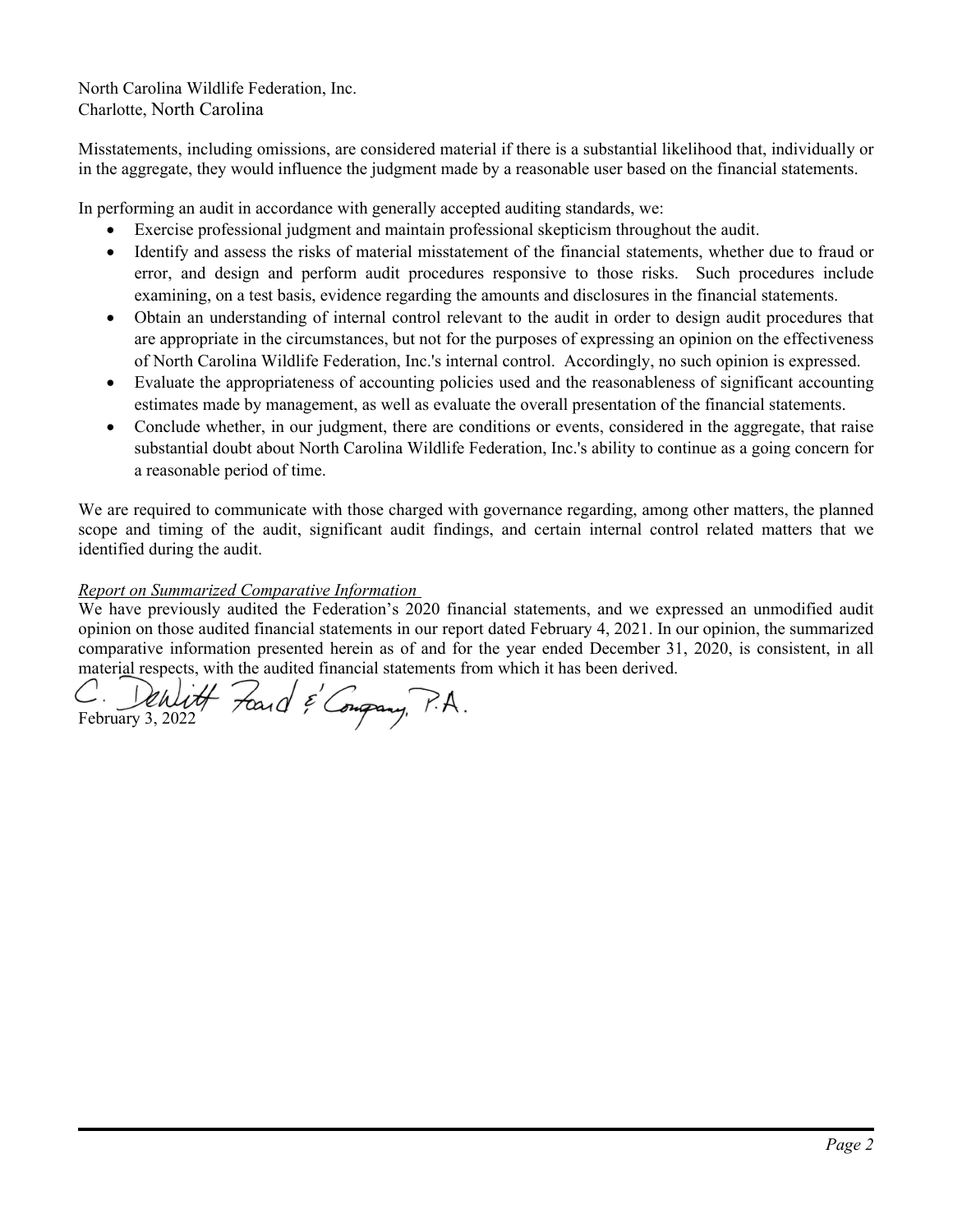# *NORTH CAROLINA WILDLIFE FEDERATION, INC.*

# **Statement of Financial Position**

**December 31, 2021, with prior year comparative totals**

|                                         | December, 31 |              |               |           |  |  |  |
|-----------------------------------------|--------------|--------------|---------------|-----------|--|--|--|
| <b>ASSETS</b>                           |              | 2021<br>2020 |               |           |  |  |  |
| <b>Current Assets:</b>                  |              |              |               |           |  |  |  |
| Cash and cash equivalents               | \$           | 3,072,191    | <sup>\$</sup> | 2,709,979 |  |  |  |
| Grants receivable                       |              | 50,000       |               |           |  |  |  |
| Prepaid expenses                        |              | 3,891        |               | 7,967     |  |  |  |
| Investments                             |              | 3,779,110    |               | 3,586,883 |  |  |  |
| <b>Total Current Assets</b>             |              | 6,905,192    |               | 6,304,829 |  |  |  |
| Long-Term Assets:                       |              |              |               |           |  |  |  |
| Grants receivable                       |              | 30,000       |               |           |  |  |  |
| Investments                             |              | 42,000       |               | 42,000    |  |  |  |
| Property and equipment (net)            |              | 188,002      |               | 186,493   |  |  |  |
| Other assets                            |              | 7,400        |               | 7,400     |  |  |  |
| <b>Total Long-Term Assets</b>           |              | 267,402      |               | 235,893   |  |  |  |
| <b>TOTAL ASSETS</b>                     | \$           | 7,172,594    | \$            | 6,540,722 |  |  |  |
| <b>LIABILITIES AND NET ASSETS</b>       |              |              |               |           |  |  |  |
| Liabilities:                            |              |              |               |           |  |  |  |
| Accounts payable                        | \$           | 19,050       | \$            | 17,357    |  |  |  |
| Funds held for the benefit of others    |              | 79,849       |               | 135,055   |  |  |  |
| <b>Total Liabilities</b>                |              | 98,899       |               | 152,412   |  |  |  |
| Net Assets:                             |              |              |               |           |  |  |  |
| Without donor restrictions              |              | 6,751,549    |               | 6,063,906 |  |  |  |
| With donor restrictions                 |              | 322,146      |               | 324,404   |  |  |  |
| <b>Total Net Assets</b>                 |              | 7,073,695    |               | 6,388,310 |  |  |  |
| <b>TOTAL LIABILITIES AND NET ASSETS</b> | S            | 7,172,594    | S             | 6,540,722 |  |  |  |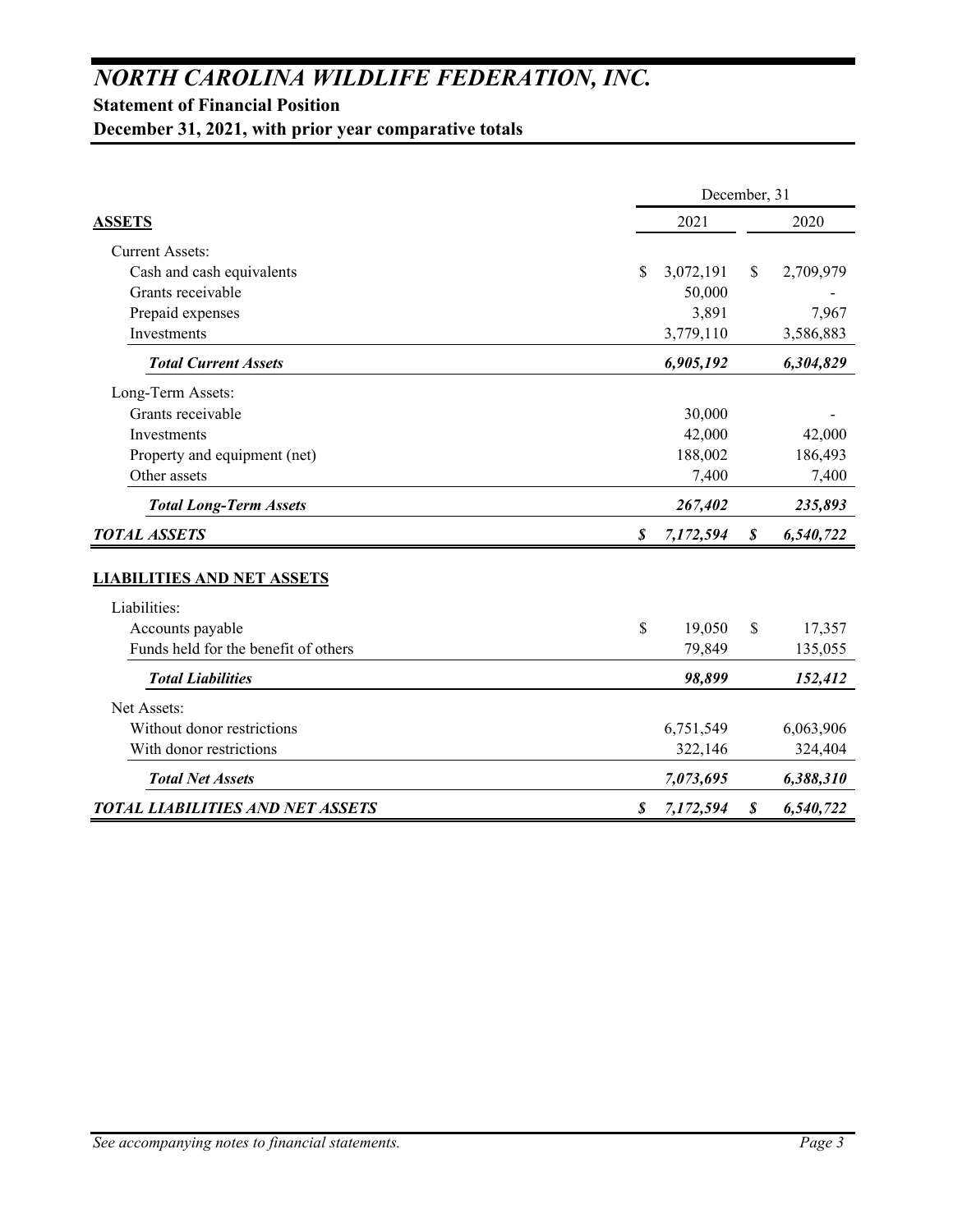# *NORTH CAROLINA WILDLIFE FEDERATION, INC.*

# **Statement of Activities**

**Year Ended December 31, 2021, with prior year comparative totals**

|                                                   | Year Ended December 31, 2021 |                                      |    |                            |               |           |     | Prior Year            |
|---------------------------------------------------|------------------------------|--------------------------------------|----|----------------------------|---------------|-----------|-----|-----------------------|
|                                                   |                              | <b>Without Donor</b><br>Restrictions |    | With Donor<br>Restrictions |               | Totals    |     | Comparative<br>Totals |
| <b>SUPPORT AND REVENUE</b>                        |                              |                                      |    |                            |               |           |     |                       |
| Contributions                                     | \$                           | 1,338,980                            | \$ | 380,418                    | <sup>\$</sup> | 1,719,398 | \$. | 1,243,450             |
| Grants                                            |                              | 349,715                              |    |                            |               | 349,715   |     | 494,455               |
| In-kind fixed asset donation                      |                              | 14,300                               |    |                            |               | 14,300    |     |                       |
| Investment income                                 |                              | 357,748                              |    |                            |               | 357,748   |     | 415,034               |
| Other income                                      |                              | 1,345                                |    |                            |               | 1,345     |     | 12,181                |
| Net assets released from restrictions by payments |                              | 382,676                              |    | (382, 676)                 |               |           |     |                       |
| <b>Total</b>                                      |                              | 2,444,764                            |    | (2,258)                    |               | 2,442,506 |     | 2,165,120             |
| <b>EXPENSES</b>                                   |                              |                                      |    |                            |               |           |     |                       |
| Program services                                  |                              | 1,483,470                            |    |                            |               | 1,483,470 |     | 1,136,448             |
| Management and general                            |                              | 163,088                              |    |                            |               | 163,088   |     | 190,135               |
| Fundraising                                       |                              | 110,563                              |    |                            |               | 110,563   |     | 144,743               |
| <b>Total</b>                                      |                              | 1,757,121                            |    |                            |               | 1,757,121 |     | 1,471,326             |
| <b>CHANGE IN NET ASSETS</b>                       |                              | 687,643                              |    | (2,258)                    |               | 685,385   |     | 693,794               |
| <b>NET ASSETS, BEGINNING</b>                      |                              | 6,063,906                            |    | 324,404                    |               | 6,388,310 |     | 5,694,516             |
| <b>NET ASSETS, ENDING</b>                         | \$                           | 6,751,549                            | S  | 322,146                    | S             | 7,073,695 | S   | 6,388,310             |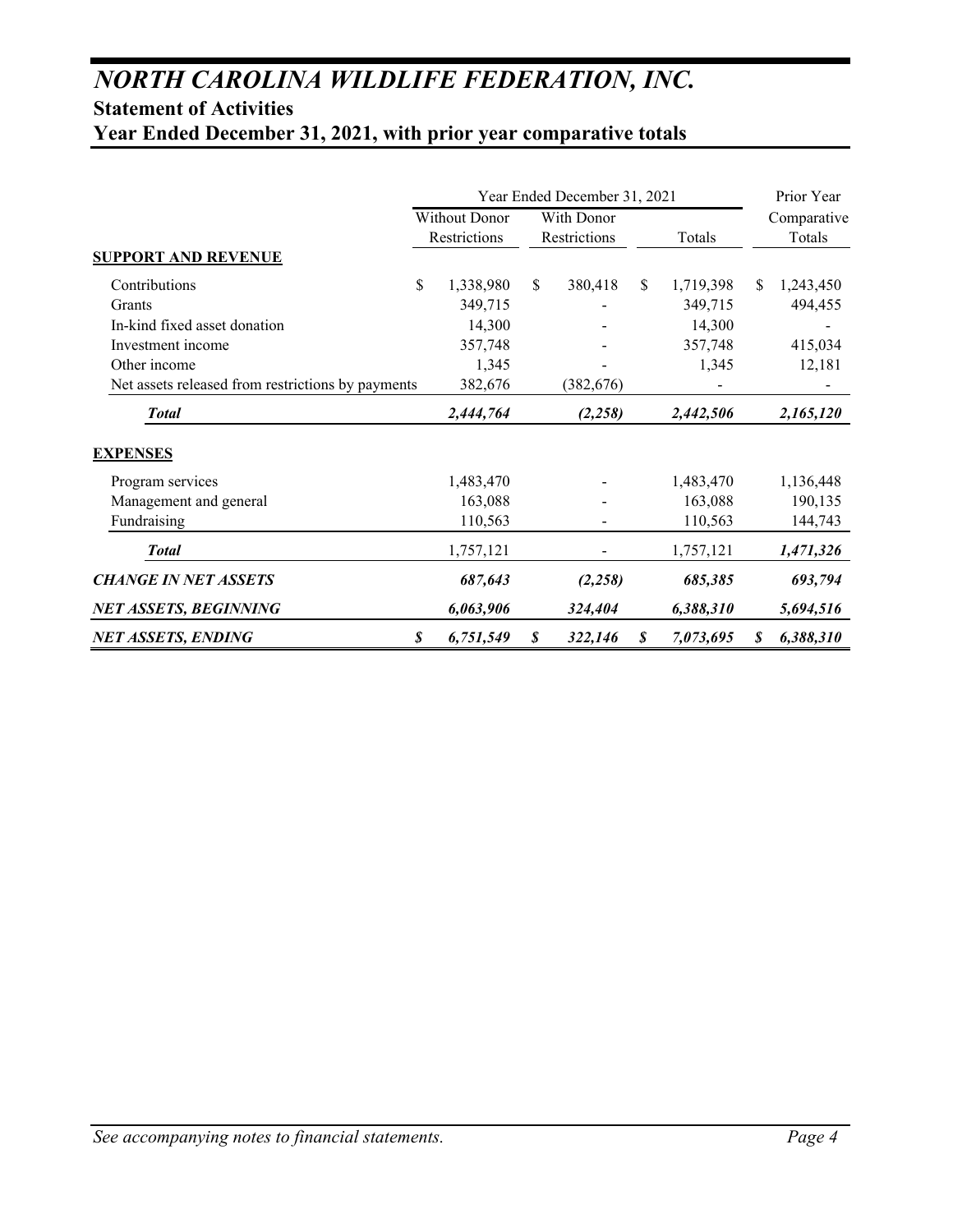# *NORTH CAROLINA WILDLIFE FEDERATION, INC.* **Statement of Functional Expenses**

**Year Ended December 31, 2021, with prior year comparative totals**

|                              | Year Ended December 31, 2021 |                          |                  |                           |              |             |                  | Prior Year |              |           |                       |
|------------------------------|------------------------------|--------------------------|------------------|---------------------------|--------------|-------------|------------------|------------|--------------|-----------|-----------------------|
|                              |                              | Program<br>Services      |                  | Management<br>and General |              | Fundraising | Totals           |            |              |           | Comparative<br>Totals |
| <b>PERSONNEL</b>             |                              |                          |                  |                           |              |             |                  |            |              |           |                       |
| Salaries                     | \$                           | 561,643                  | $\mathbb{S}$     | 65,149                    | $\mathbb{S}$ | 72,732      | $\mathbb{S}$     | 699,524    | $\mathbb{S}$ | 623,892   |                       |
| Payroll taxes                |                              | 44,607                   |                  | 5,174                     |              | 5,777       |                  | 55,558     |              | 49,045    |                       |
| Benefits                     |                              | 100,379                  |                  | 11,644                    |              | 12,999      |                  | 125,022    |              | 114,482   |                       |
| <b>Total</b>                 |                              | 706,629                  |                  | 81,967                    |              | 91,508      |                  | 880,104    |              | 787,419   |                       |
| <b>OTHER EXPENSES</b>        |                              |                          |                  |                           |              |             |                  |            |              |           |                       |
| Printing and reproduction    |                              | 71,013                   |                  | 8,237                     |              | 9,196       |                  | 88,446     |              | 82,410    |                       |
| Conferences and meetings     |                              | 36,245                   |                  |                           |              |             |                  | 36,245     |              | 7,093     |                       |
| Contract labor               |                              | 402,983                  |                  | 30,189                    |              |             |                  | 433,172    |              | 323,251   |                       |
| Special project materials    |                              | 180,706                  |                  |                           |              |             |                  | 180,706    |              | 109,008   |                       |
| Postage and delivery         |                              | $\overline{\phantom{0}}$ |                  | 10,850                    |              |             |                  | 10,850     |              | 7,811     |                       |
| Occupancy                    |                              | 22,140                   |                  | 4,312                     |              | 2,867       |                  | 29,319     |              | 27,158    |                       |
| Insurance                    |                              | 14,143                   |                  | 5,008                     |              | 1,832       |                  | 20,983     |              | 32,125    |                       |
| Communications               |                              | 4,986                    |                  | 578                       |              | 646         |                  | 6,210      |              | 6,350     |                       |
| Professional services        |                              | $\overline{a}$           |                  | 13,558                    |              | 383         |                  | 13,941     |              | 30,636    |                       |
| Travel                       |                              | 18,437                   |                  | 4,647                     |              | 2,388       |                  | 25,472     |              | 17,656    |                       |
| Scholarships                 |                              | 7,500                    |                  |                           |              |             |                  | 7,500      |              | 7,400     |                       |
| Other expenses               |                              |                          |                  | 1,229                     |              |             |                  | 1,229      |              | 1,769     |                       |
| <b>Bank</b> charges          |                              |                          |                  | 952                       |              |             |                  | 952        |              | 4,412     |                       |
| Supplies                     |                              | 3,192                    |                  | 370                       |              | 413         |                  | 3,975      |              | 4,427     |                       |
| Dues and subscriptions       |                              | 5,226                    |                  |                           |              |             |                  | 5,226      |              | 10,461    |                       |
| <b>Total</b>                 |                              | 766,571                  |                  | 79,930                    |              | 17,725      |                  | 864,226    |              | 671,967   |                       |
| <b>Total Expenses Before</b> |                              |                          |                  |                           |              |             |                  |            |              |           |                       |
| <b>Depreciation</b>          |                              | 1,473,200                |                  | 161,897                   |              | 109,233     |                  | 1,744,330  |              | 1,459,386 |                       |
| Depreciation expense         |                              | 10,270                   |                  | 1,191                     |              | 1,330       |                  | 12,791     |              | 11,940    |                       |
| <b>TOTAL EXPENSES</b>        | $\boldsymbol{\mathcal{S}}$   | 1,483,470                | $\boldsymbol{s}$ | 163,088                   | \$           | 110,563     | $\boldsymbol{s}$ | 1,757,121  | \$           | 1,471,326 |                       |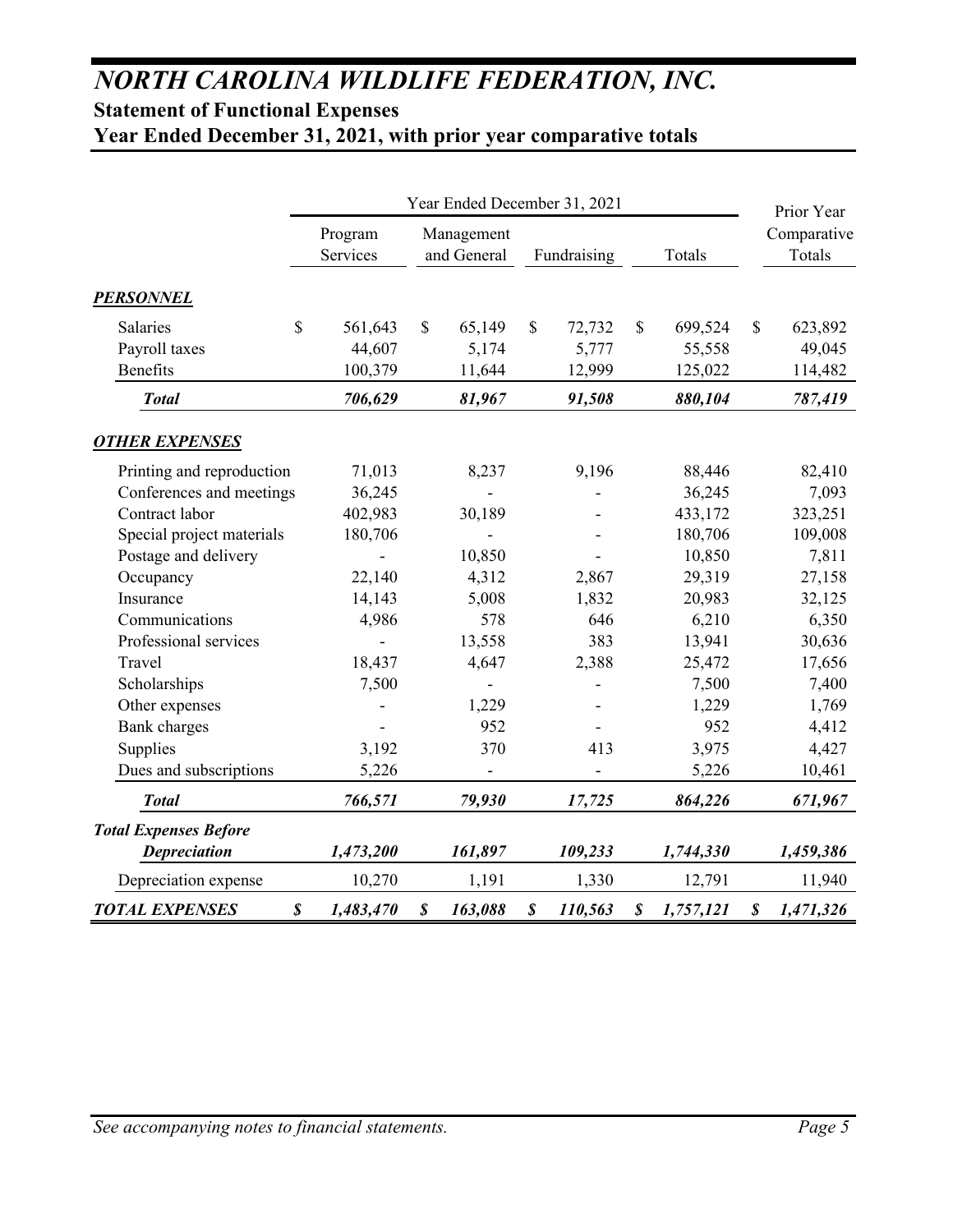# *NORTH CAROLINA WILDLIFE FEDERATION, INC.*

# **Statement of Cash Flows**

**Year Ended December 31, 2021, with prior year comparative totals**

|                                                                                           | December 31,               |            |                            |            |  |
|-------------------------------------------------------------------------------------------|----------------------------|------------|----------------------------|------------|--|
|                                                                                           |                            | 2021       |                            | 2020       |  |
| <b>OPERATING ACTIVITIES</b>                                                               |                            |            |                            |            |  |
| Change in net assets                                                                      | $\mathbb{S}$               | 685,385    | $\mathcal{S}$              | 693,794    |  |
| Adjustments to reconcile change in net assets to<br>cash flows from operating activities: |                            |            |                            |            |  |
| Depreciation                                                                              |                            | 12,791     |                            | 11,941     |  |
| In-kind vehicle donation                                                                  |                            | (14,300)   |                            |            |  |
| Realized and unrealized losses (gains)                                                    |                            | (259, 847) |                            | (353, 407) |  |
| (Increase) decrease in operating assets:                                                  |                            |            |                            |            |  |
| Grants receivable                                                                         |                            | (80,000)   |                            |            |  |
| Prepaid expenses                                                                          |                            | 4,076      |                            | 6,076      |  |
| Increase (decrease) in operating liabilities:                                             |                            |            |                            |            |  |
| Accounts payable                                                                          |                            | 1,693      |                            | 9,070      |  |
| Funds held for the benefit of others                                                      |                            | (55,206)   |                            | (36, 667)  |  |
| <b>Cash Flows from Operating Activities</b>                                               |                            | 294,592    |                            | 330,807    |  |
| <b>INVESTING ACTIVITIES</b>                                                               |                            |            |                            |            |  |
| Purchase of investments                                                                   |                            | (328, 457) |                            | (187, 045) |  |
| Proceeds from sale of investments                                                         |                            | 396,077    |                            | 279,265    |  |
| <b>Cash Flows from Investing Activities</b>                                               |                            | 67,620     |                            | 92,220     |  |
| <b>NET CHANGE IN CASH AND CASH EQUIVALENTS</b>                                            |                            | 362,212    |                            | 423,027    |  |
| CASH AND CASH EQUIVALENTS, BEGINNING                                                      |                            | 2,709,979  |                            | 2,286,952  |  |
| <b>CASH AND CASH EQUIVALENTS, ENDING</b>                                                  | $\boldsymbol{\mathcal{S}}$ | 3,072,191  | $\boldsymbol{\mathcal{S}}$ | 2,709,979  |  |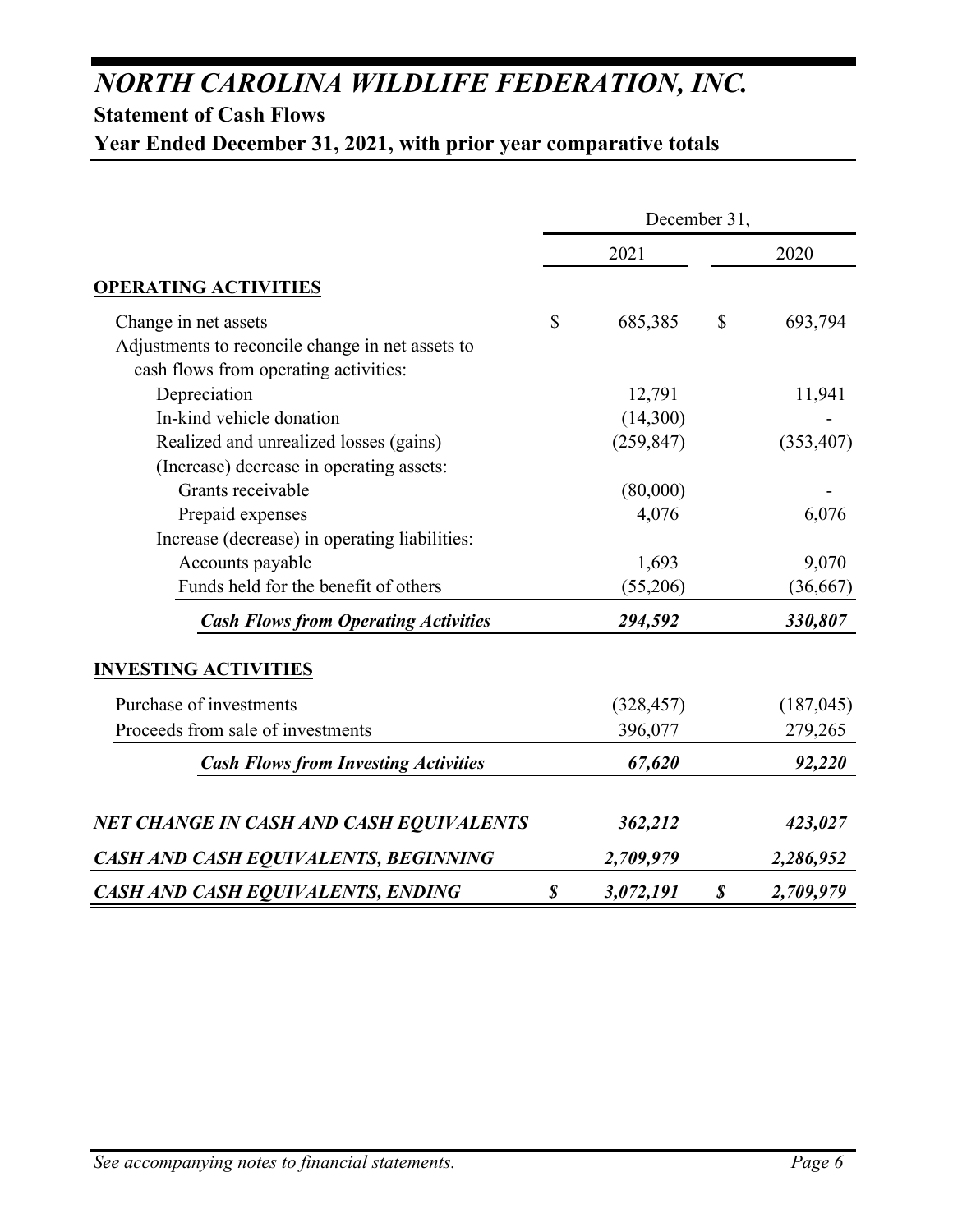#### **NOTE 1** - **NATURE OF ACTIVITIES**

#### *Organization*

North Carolina Wildlife Federation, Inc. (the "Federation") was incorporated in April, 1945, under the laws of the State of North Carolina as a nonprofit organization. Its primary purpose is to protect, conserve and restore North Carolina wildlife and habitat. Programs and special events held by the Federation serve as an outreach to the public to educate them on the value and importance of wildlife in North Carolina.

#### *Funding sources*

The Federation is supported primarily by grants and contributions from other organizations and individuals.

#### **NOTE 2** - **SUMMARY OF SIGNIFICANT ACCOUNTING POLICIES**

#### *Financial statement presentation*

Net assets and revenues, expenses, gains, and losses are classified based on the existence or absence of donor-imposed restrictions. Accordingly, contributions and revenue are reported as increases in net assets without donor restrictions unless use of the related assets is limited by donor-imposed restrictions. Gifts of land, buildings and equipment are recorded as increases in net assets without donor restrictions unless explicit donor restrictions specify how the donated assets must be used. Contributions with donorimposed restrictions, such as time or purpose restrictions, are recorded as net assets with restrictions. When donor-imposed time restrictions expire or a donor-imposed purpose restriction is fulfilled, the net assets with restrictions are released to net assets without restrictions and reported in the statement of activities as net assets released from restrictions. Restricted contributions whose restrictions are accomplished in the year received are shown as contributions without donor restrictions. Net assets subject to donor-imposed stipulations that they be maintained in perpetuity by the Federation are also included as a component of net assets with restrictions.

#### *Cash and equivalents*

Cash and equivalents consist of cash on hand, cash in banks, and certificates of deposit with original maturities of three months or less.

#### *Grants receivable*

Grants receivable are presented at net realizable value with no allowance for bad debt or present value discount. Management's assessment of the collectability of the grants are based on a review of individual accounts, historical experience, and current economic conditions. Grants receivable had a balance of \$80,000 at December 31, 2021. The Federation expects to collect \$50,000 in the year ending December 31, 2022 and \$30,000 is expected to be collected during the year ending December 31, 2023.

#### *Property and equipment*

Property and equipment, which consists of equipment, vehicles, and leasehold improvements, valued at \$1,000 or more is carried on the books at its original cost if purchased or fair value if donated and depreciation expense is recorded using the straight-line method of depreciation over an estimated life of the assets, which vary from 10-40 years for buildings, 3-5 years for vehicles, and 5-20 years for equipment and software.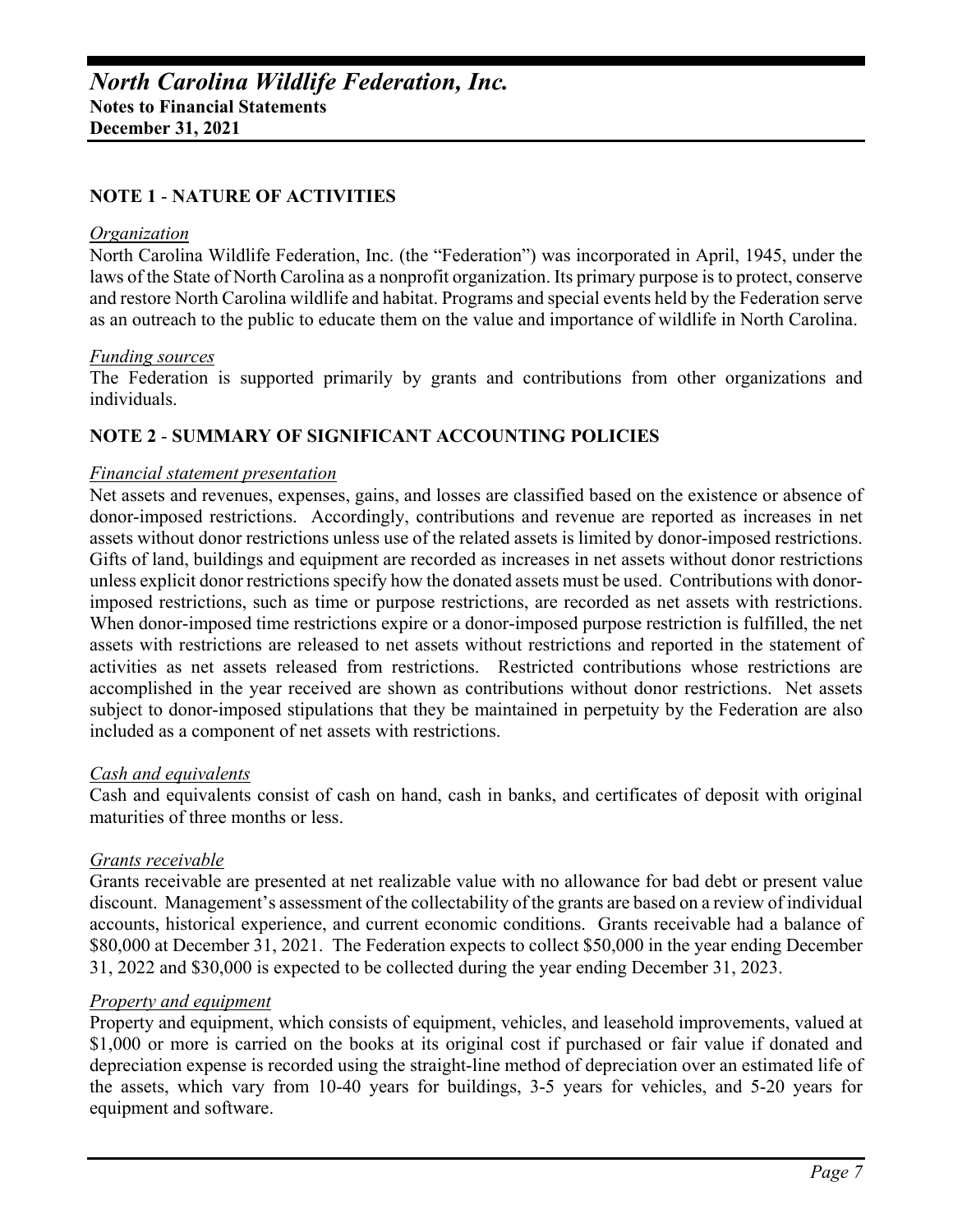# *North Carolina Wildlife Federation, Inc.*  **Notes to Financial Statements December 31, 2021**

#### *Other assets*

Other assets consist of artwork that is not for sale that was recorded at fair value of \$5,800 when donated and \$1,600 of security deposits.

#### *Donated services and goods*

Donated services are reported as contributions when the services (a) create or enhance non-financial assets or (b) would be purchased if they had not been provided by contribution, require specialized skills, and are provided by individuals possessing those skills. Donated goods, if significant, are included in support at fair value. During the year ended December 31, 2021, the Federation recorded no contributed services and a donated fixed asset of \$14,300.

In addition, the Federation receives a substantial amount of donated services from unpaid volunteers in carrying out its program activities. No amounts have been reflected in the financial statements for these services since they do not meet the criteria for recognition.

#### *Federal income tax status*

The Federation is exempt from Federal income tax on its exempt function income under Internal Revenue Code Section  $501(c)(3)$ . The Federation is classified as other than a private foundation as defined by Section 509(a) of the Internal Revenue Code.

#### *Use of estimates*

The preparation of the financial statements in conformity with generally accepted accounting principles requires management to make estimates and assumptions that affect certain reported amounts of assets and liabilities and disclosures of contingent assets and liabilities at the date of the financial statements and the reported amounts of support, revenues and expenses during the reporting period. Actual results could differ from those estimates.

#### *Funds held for the benefit of others*

The accompanying statement of activities does not include funds transferred to the Federation for the benefit of other unrelated organizations for which the Federation acts only as an agent and has no variance power over the use of these funds. During the year, the Federation disbursed \$55,206 of these funds during the year and retained the balance in a separate cash account.

#### *Functional expenses*

The Federation's activities are focused in three functional areas. Program services represent the primary focus of the Federation's activities. Supporting services are fundraising activities and general and administrative activities. The expenses that are allocated include personnel expenses, which are allocated on the basis of estimates of time and effort. Depreciation and amortization and occupancy are also allocated on a similar percentage as personnel. All other expenses are allocated based on an analysis by management of the various expenses that comprise those costs.

#### *Prior-year comparative totals*

The financial statements include certain prior-year summarized information, which is presented for comparative purposes only. Accordingly, such information should be read in conjunction with the Federation's 2020 financial statements, from which the summarized information was derived. Certain prior year amounts have been reclassified to conform to the current year presentation.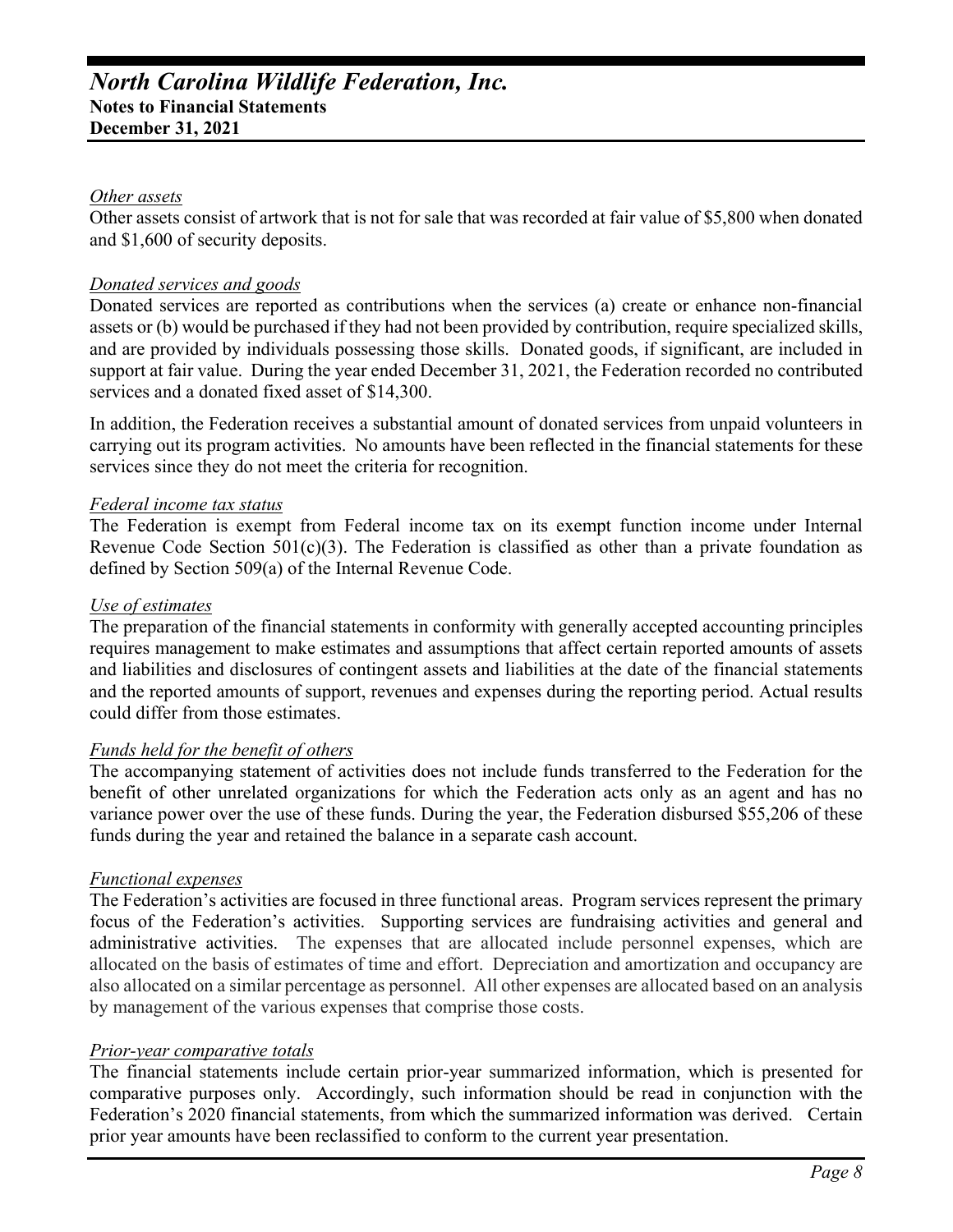# *North Carolina Wildlife Federation, Inc.*  **Notes to Financial Statements December 31, 2021**

#### *Future pronouncements*

In February 2016, the FASB issued ASU 2016-02, *Leases* (Topic 842). The guidance in this ASU supersedes the leasing guidance in Topic 840, *Leases.* Under the new guidance, lessees are required to recognize lease assets and lease liabilities on the statement of financial position for all leases with terms longer than 12 months. Leases will be classified as either financing or operating, with classifications affecting the pattern of expense recognition in the statement of activities. The new standard is effective for fiscal years beginning after December 15, 2021. A modified retrospective transition approach is required for lessees for capital and operating leases existing at, or entered into after, the beginning of the earliest comparative period presented in the financial statements, with certain practical expedients available. Early adoption is permitted. It is expected that the implementation of this standard will result in an increase in assets and liabilities but that it will not result in a material change in net assets.

### **NOTE 3** - **INVESTMENTS**

Investments of the Federation are recorded at fair value based on market quotations. Changes in the fair value of securities are reflected as unrealized investment gains or losses in the accompanying statement of activities.

Purchases and sales of securities are reflected on a trade-date basis. Interest and dividend income are recorded as earned or declared on an accrual basis.

Investments consist of the following as of December 31, 2021:

| Fixed income        | \$1,452,392 |
|---------------------|-------------|
| Equities            | 2,246,723   |
| U.S. Treasury bonds | 51,175      |
| Corporate bonds     | 50,403      |
| Other               | 20,418      |
| <b>TOTAL</b>        | \$3,821,110 |

#### *Fair value of financial instruments*

GAAP requires fair value of financial instruments to be determined based on the exchange price that would be received for an asset or paid to transfer a liability (an exit price) in the principal or most advantageous market for the asset or liability in an orderly transaction between market participants. It establishes a three-level valuation hierarchy based upon observable and unobservable inputs. Level 1 assets are those whose fair value is based on quoted prices in active markets for identical assets or liabilities. Level 2 assets are those whose fair value is based on observable inputs other than Level 1 prices, such as quoted prices for similar assets or liabilities, quoted prices in markets that are not active, or other inputs that are observable or can be corroborated by observable market data for substantially the full term of the assets or liabilities. Level 3 assets are those whose fair value is based on unobservable inputs that are supported by little or no market activity and that are significant to the fair value of the assets or liabilities. The Federation's investments all are classified as Level 1 investments.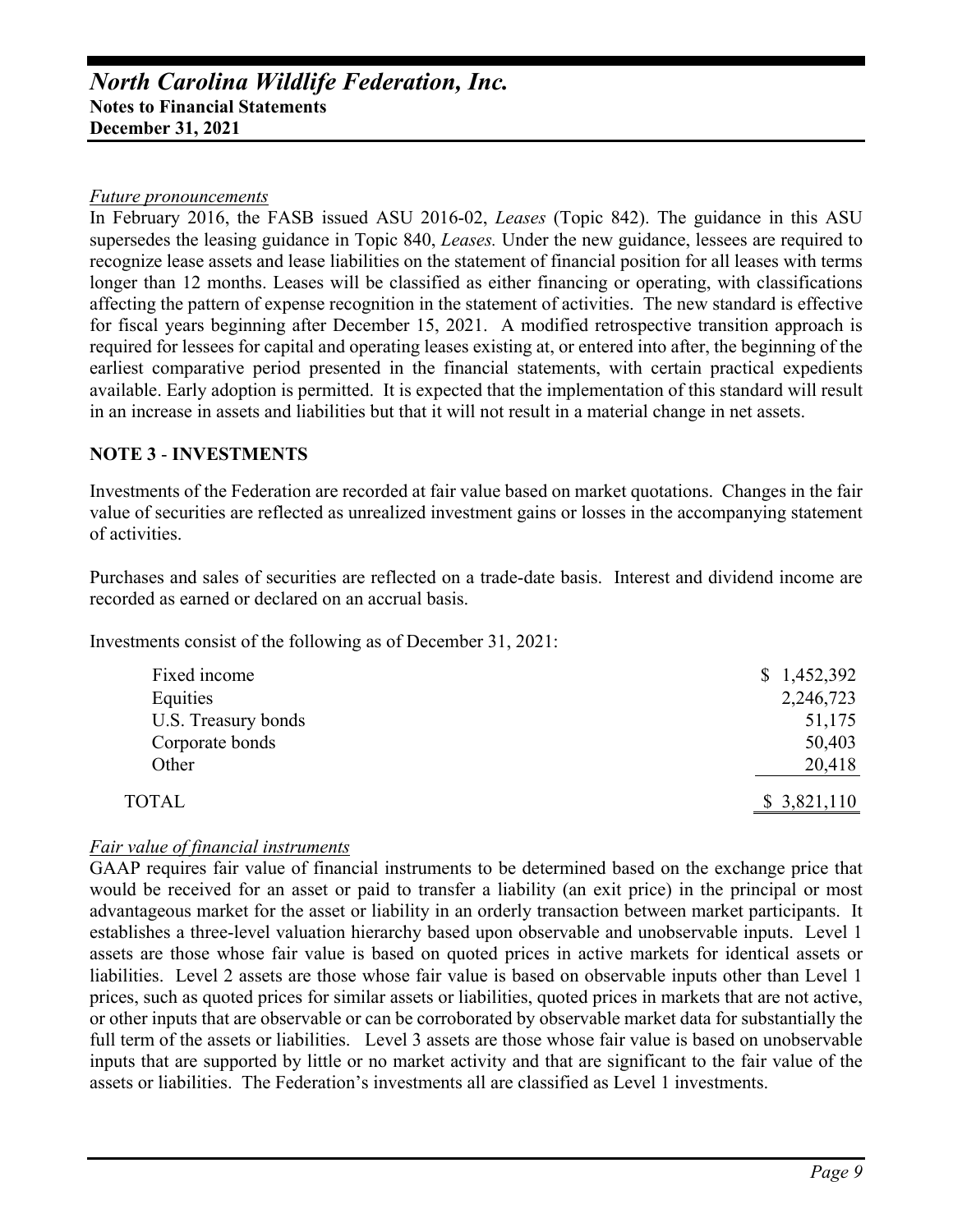#### **NOTE 4** - **ENDOWMENTS**

The Federation's endowments consist of four funds established for conservation education and scholarships. The Federation's endowments include donor-restricted funds to function as endowments. As required by generally accepted accounting principles, net assets associated with endowment funds are classified and reported based on the existence or absence of donor-imposed restrictions.

The Board of Directors of the Federation has interpreted the State Prudent Management of Institutional Funds Act (SPMIFA) as requiring the preservation of the fair value of the original gift as of the gift date of the donor-restricted endowment funds absent explicit donor stipulations to the contrary. As a result of this interpretation, the Federation classifies as perpetuity restricted net assets (a) the original value of gifts donated to the permanent endowment, (b) the original value of subsequent gifts to the permanent endowment, and (c) accumulations to the permanent endowment made in accordance with the direction of the applicable donor gift instrument at the time the accumulation is added to the fund. The remaining portion of the donor-restricted endowment fund that is not classified in net assets with donor restrictions to be maintained in perpetuity are classified as purpose restricted net assets until those amounts are appropriated for expenditure by the Federation in a manner consistent with the standard of prudence prescribed by SPMIFA. In accordance with SPMIFA, the Federation considers the following factors in making a determination to appropriate or accumulate donor-restricted endowment funds: (1) the duration and preservation of the various funds, (2) the purposes of the donor-restricted endowment funds, (3) general economic conditions, (4) the possible effect of inflation and deflation, (5) the expected total return from income and the appreciation of investments, (6) other resources of the Federation, and (7) the Federation's investment policies.

*Investment Return Objectives, Risk Parameters and Strategies.* The Federation has adopted investment and spending policies for endowment assets that attempt to provide a predictable stream of funding to programs supported by its endowment funds while also maintaining the purchasing power of those endowment assets over the long-term. Under this policy, as approved by the Board of Directors, endowment assets are invested in a well-diversified asset mix, which includes equity and debt securities that is intended to produce results that attempt to match the price and yield results of the S&P 500 index. Actual returns in any given year may vary.

*Spending Policy*. The distributable amount determined for the funds shall include all earnings, realized capital gains, and support received during the year.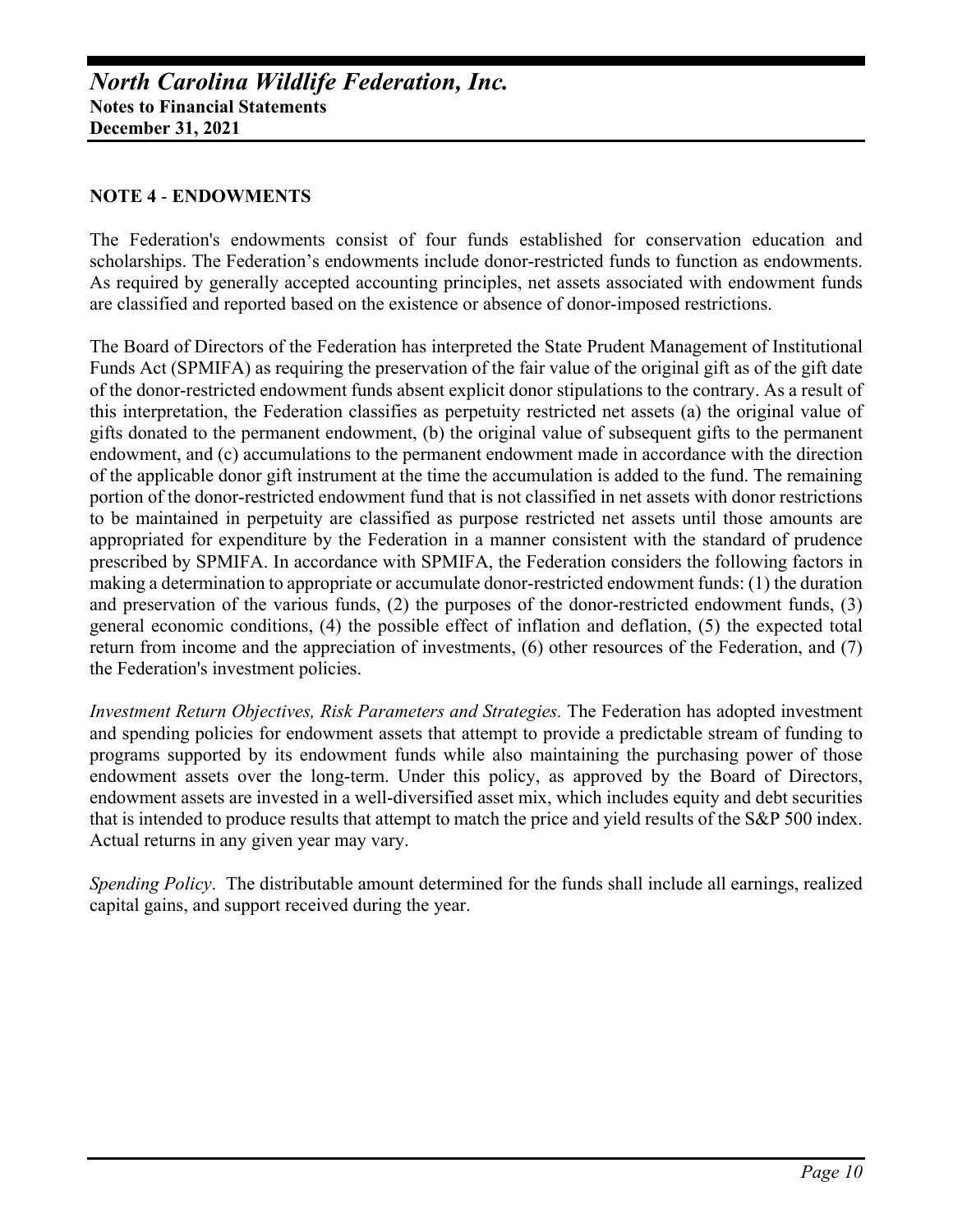#### **NOTE 5** - **PROPERTY AND EQUIPMENT**

Property and equipment consist of the following as of December 31, 2021:

| <b>Building</b>                     | 318,905 |
|-------------------------------------|---------|
| Furniture, equipment, and vehicles  | 35,564  |
| Computers and software              | 35,528  |
| <b>Total Property and Equipment</b> | 389,997 |
| Less – accumulated depreciation     | 201,995 |
| PROPERTY AND EQUIPMENT, NET         | 188,002 |

#### **NOTE 6 - NET ASSETS WITH DONOR RESTRICTIONS**

Net assets with donor restrictions represent amounts with donor stipulations that limit the use of the funds. Net assets with donor restrictions at year-end are as follows:

Subject to Expenditure for Specified Purposes:

| Red Wolf/Elk Reward                                 | \$<br>173,368 |
|-----------------------------------------------------|---------------|
| Butterfly Highway                                   | 16,231        |
| <b>Great Outdoors</b>                               | 16,000        |
| <b>HEP</b> Projects                                 | 21,000        |
| <b>Building Coastal Resilience</b>                  | 20,000        |
| All other, no fund greater than \$10,000            | 33,547        |
| Total Not Available for Expenditure                 | 280,146       |
| Donor Restricted Endowment - Permanently Restricted | 42,000        |
| <b>TOTAL</b>                                        | \$<br>322,146 |

#### **NOTE 7** - **LEASES**

The Federation has leased office space for its Charlotte administrative office under an operating lease agreement through April 30, 2025. Lease expense was \$21,120 for the year ended December 31, 2021, and future minimum rental payments under the lease are as follows:

Year ended December 31,

| 2022                 | 21,402 |
|----------------------|--------|
| 2023                 | 21,830 |
| 2024                 | 22,266 |
| 2025                 | 7,620  |
| Total lease payments | 73,118 |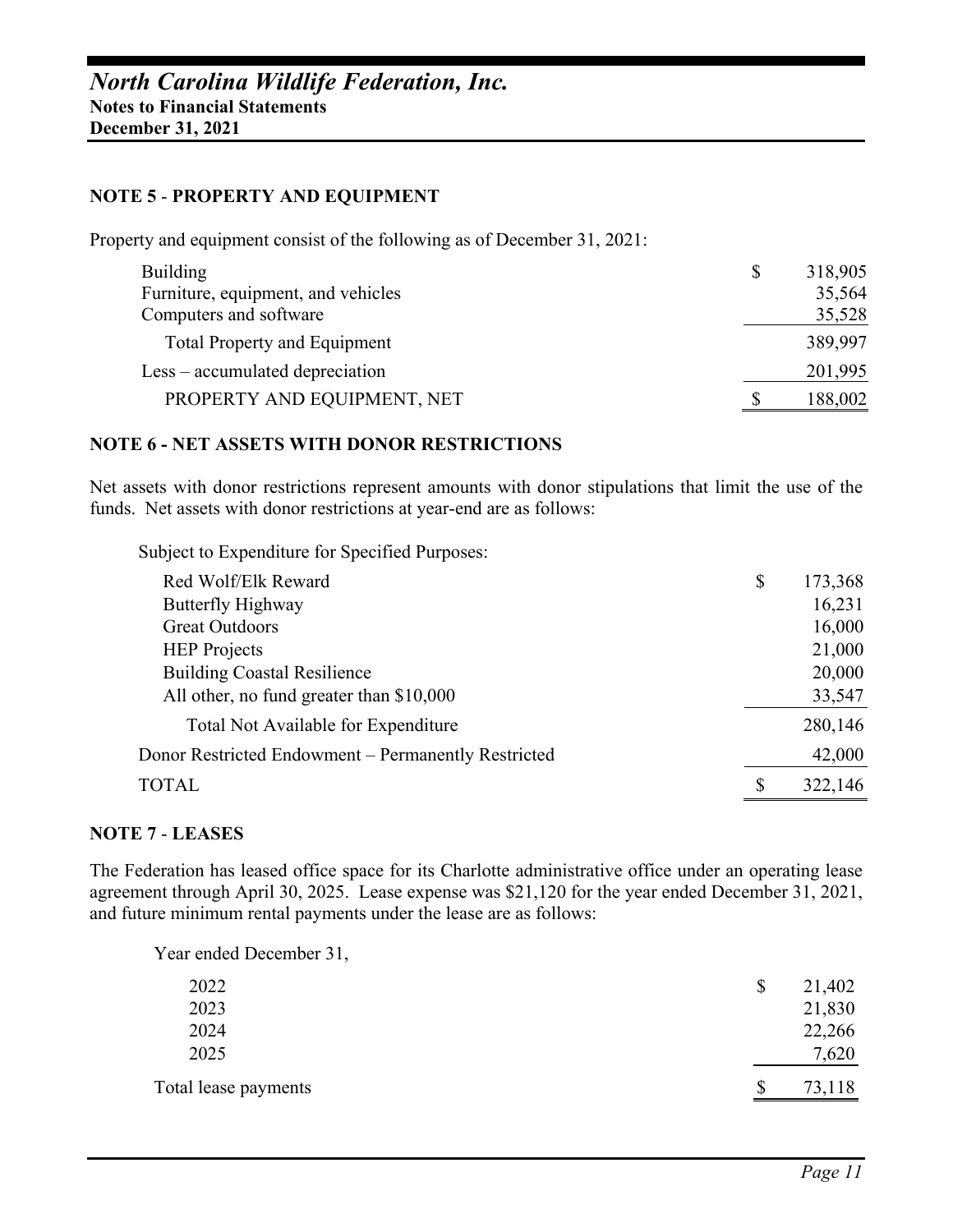# **NOTE 8** - **LIQUIDITY AND AVAILABILITY OF FINANCIAL ASSETS**

The Federation has \$6,901,301 of financial assets available within one year of the balance sheet date to meet cash needs for general expenditure consisting of cash of \$3,072,191, grants receivable of \$50,000, and investments of \$3,779,110. Included in the financial assets available within one year, \$359,995 are subject to donor or other contractual restrictions that make them unavailable for general expenditure within one year of the balance sheet date. The Federation has a policy to structure its financial assets to be available as its general expenditures, liabilities, and other obligations come due. In addition, as part of its liquidity management the Federation invests cash in excess of daily requirements in various investments, including certificates of deposit, short-term treasury instruments, equities and fixed income securities.

## **NOTE 9** - **CONCENTRATIONS OF CREDIT RISK**

#### *Cash*

The Federation regularly maintains cash balances at financial institutions in excess of FDIC and SIPC insured limits. At December 31, 2021, the uninsured balance of cash was \$2,599,174; however, management believes that the risk related to the accounts is minimal because of the strong credit rating of the financial institutions.

#### *Credit risk*

Investments held in financial institutions are insured up to \$500,000 by the Securities Investor Protection Corporation (SIPC); however, this insurance does not cover the loss of value of the underlying assets. As disclosed in Note 3 above, the Federation maintains a variety of investments which are subject to fluctuations in market values and expose the Federation to a certain degree of investment risk.

#### *Revenue concentration*

A limited number of funding sources provide a significant portion of the Federation's revenue. This represents a significant concentration of risk that operations could be affected if any of these donors discontinued giving to the Federation.

#### **NOTE 10** - **RETIREMENT PLAN**

The Federation maintains a Simplified Employee Pension Plan, which covers all full-time employees of the Federation. The Federation's Board of Directors approved a 6% contribution of all full-time employees' salaries during the year. The amount contributed was \$42,913.